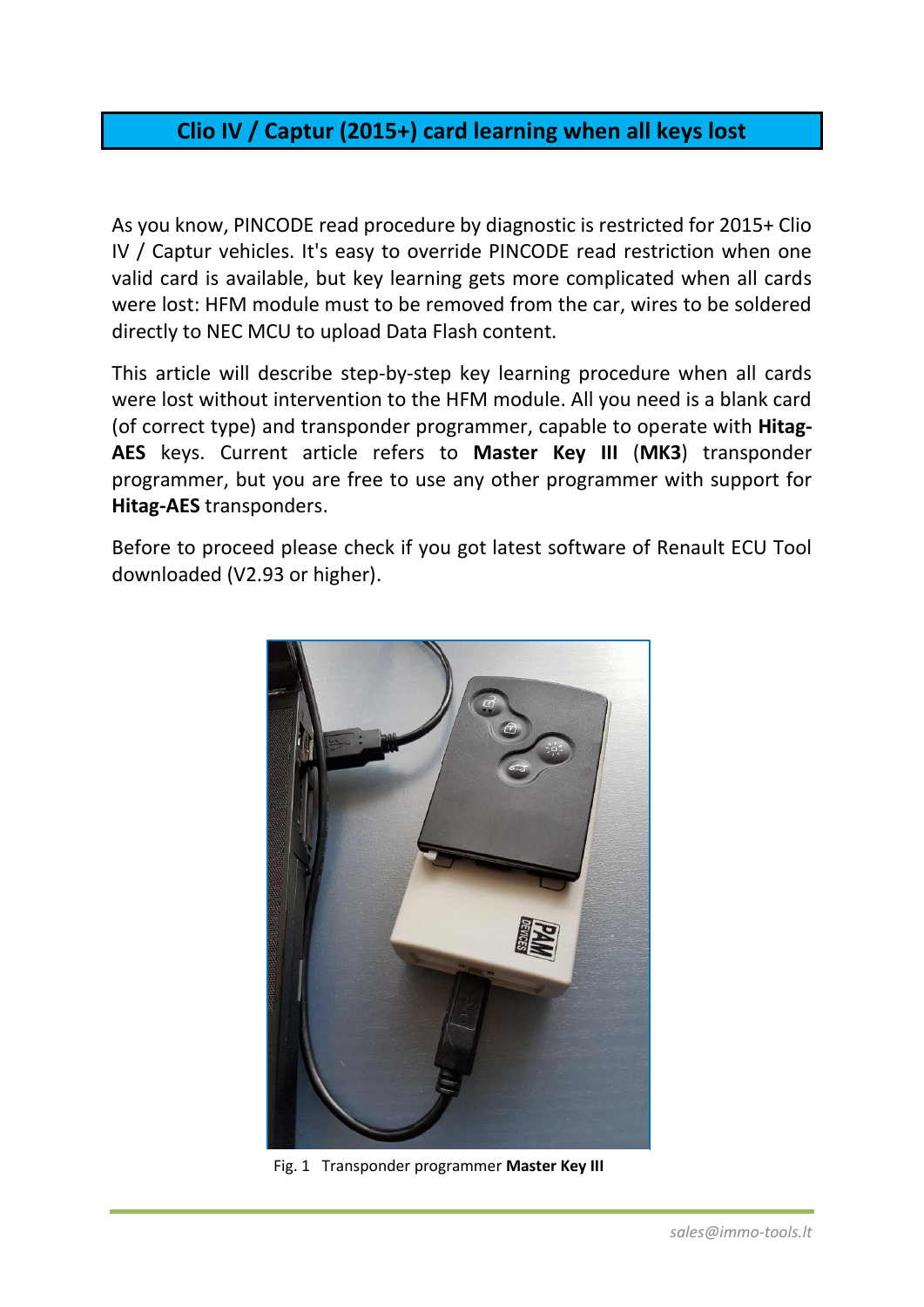- 1. Connect Renault ECU Tool to car and reset HFM module to VIRGIN. PINCODE read protection is removed during RESET-TO-VIRGIN procedure.
- Read **PINCODE** and **TRANSPONDER CRYPTO\_KEY.** Just press <**Read Identification**> button for this.

| 11 : UY : 38  <br>$[11:09:38]$ Status : Reading ISK:<br>$[11:09:48]$ Status : STEP_1OK<br>$[11:09:50]$ Status : STEP 2OK<br>$[11:09:50]$ Status : STEP_3OK<br>$[11:10:27]$ Status : STEP <sub>-4</sub> OK<br>$[11:10:28]$ Status : STEP_5OK<br>$[11:10:28]$ Status : STEP_6OK<br>$\left[ \lceil 11:10:28 \rceil \right]$<br>[11:10:28] | [11:10:28] ISK     : 9A 18 96 7F 9E D6 86 50 07 12 83 03 E2 2C 2C 10<br>[[11:10:28] PINCODE: 98 09 58 1A 4C 01 FA 40 B2 23 6B FE 23 F6 30 8D |
|----------------------------------------------------------------------------------------------------------------------------------------------------------------------------------------------------------------------------------------------------------------------------------------------------------------------------------------|----------------------------------------------------------------------------------------------------------------------------------------------|
| [11:10:28]<br>[11:10:28]                                                                                                                                                                                                                                                                                                               | TRANSPONDER CRYPTO KEY                                                                                                                       |
| $\left[ \lceil 11:10:28 \rceil \right]$<br>$\left[ \left\lceil 11:10:28 \right\rceil \right]$<br>$\vert$ [11:10:28]                                                                                                                                                                                                                    | E4 54 DB 8B B6 C4 DE 84 DB F8 EA 01 60 0A 90 3F                                                                                              |
| [11:10:28]                                                                                                                                                                                                                                                                                                                             | [11:10:28] Status : Waiting For Commands                                                                                                     |

3. Read blank card using transponder programmer. You can see factory default crypto key in **Segment 0**.

| www.mk3.com                                                                                  |             | $\Box$<br>$\times$ |
|----------------------------------------------------------------------------------------------|-------------|--------------------|
| File Tools Utilites Special Function Help                                                    |             |                    |
| $\mathbf{X}$<br>l ç<br>ÐI<br>⊙                                                               |             |                    |
| PCF   TEMIC   TEXAS   DST128   Megamos 48   Megamos 8E   Hitag2   HitagPro   HitagAES/Hitag3 |             |                    |
| $-$ IDS $-$<br>ISK-                                                                          |             |                    |
| 76 05 D1 41 11 11 22 22 33 33 44 44 55 55 66 66 77 77 88 88                                  |             |                    |
| Segment                                                                                      |             |                    |
| R/W Acces: plain/plain<br>Size: 32 bytes<br>03<br>Seg#: $ 0 $                                |             | 81                 |
|                                                                                              |             |                    |
| 22 22 33 33 44 44 55 55 66 66 vA""33DDUUff<br>000076 05 D1<br>41<br>11                       |             |                    |
| 0010 77 77 88 88 00 00 00 00 00 00 00 00 FF FF FF FF ww                                      |             |                    |
|                                                                                              |             |                    |
|                                                                                              |             |                    |
|                                                                                              |             |                    |
|                                                                                              |             |                    |
|                                                                                              |             |                    |
|                                                                                              |             |                    |
|                                                                                              |             |                    |
|                                                                                              |             |                    |
| 11:19:12                                                                                     | <b>IDLE</b> | 0%                 |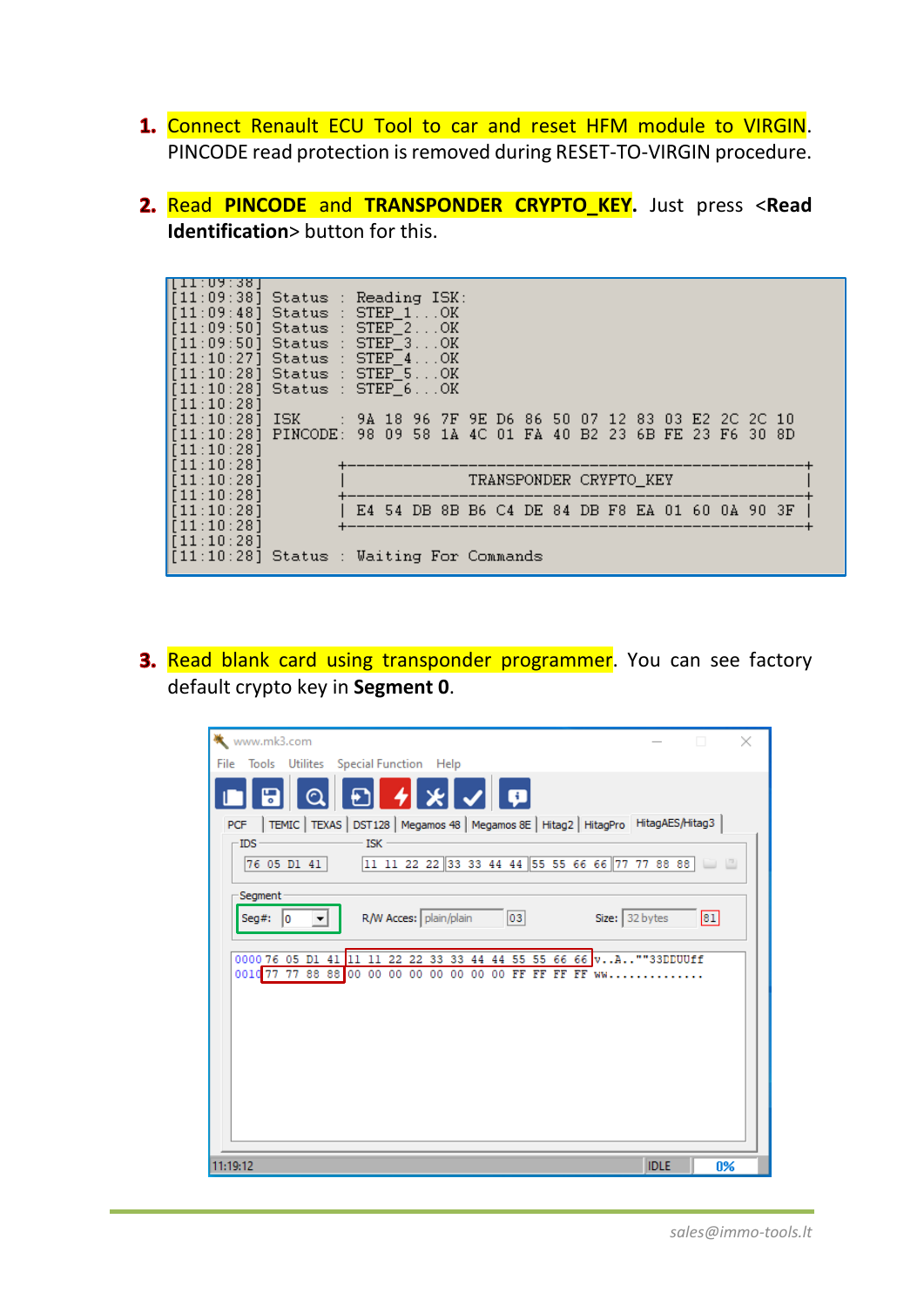Replace factory default key **11112222333344445555666677778888** with the one, you did read during step 2. Also replace 4 bytes in green frame with highest four bytes of **TRANSPONDER CRYPTO\_KEY** in reversed order.



#### 5. Program modified data to transponder.

| www.mk3.com<br>Utilites Special Function Help<br>Tools<br>File                                                                                                                                                                                                                                          |             |               |  |
|---------------------------------------------------------------------------------------------------------------------------------------------------------------------------------------------------------------------------------------------------------------------------------------------------------|-------------|---------------|--|
| Q▌Ð▎ <i>∕</i> ▎╳▌╱▌Ϙ▏<br>4<br>  TEMIC   TEXAS   DST128   Megamos 48   Megamos 8E   Hitag2   HitagPro   HitagAES/Hitag3<br><b>PCF</b><br><b>ISK</b><br><b>IDS</b><br>11 11 22 22 33 33 44 44 55 55 66 66 77 77 88 88<br>76 05 D1 41                                                                      |             | $\Box$ $\Box$ |  |
| Segment<br>Write Transponder<br>Seg#:<br>$\mathsf{I}$<br>$\overline{\phantom{a}}$<br>Do you really want to WRITE Transponder?<br>000076 05 D1<br>41<br>001060 0A 90 3F<br>Chose Write All to write All Segments.<br>Chose Write Seg to write Selected Segment Only.<br>Chose Cancel to Abort operation. | ×           | 181<br>.<br>. |  |
| Write Seg 0<br>Write All<br>Cancel                                                                                                                                                                                                                                                                      |             |               |  |
| 13:06:51                                                                                                                                                                                                                                                                                                | <b>IDLE</b> | <b>n%</b>     |  |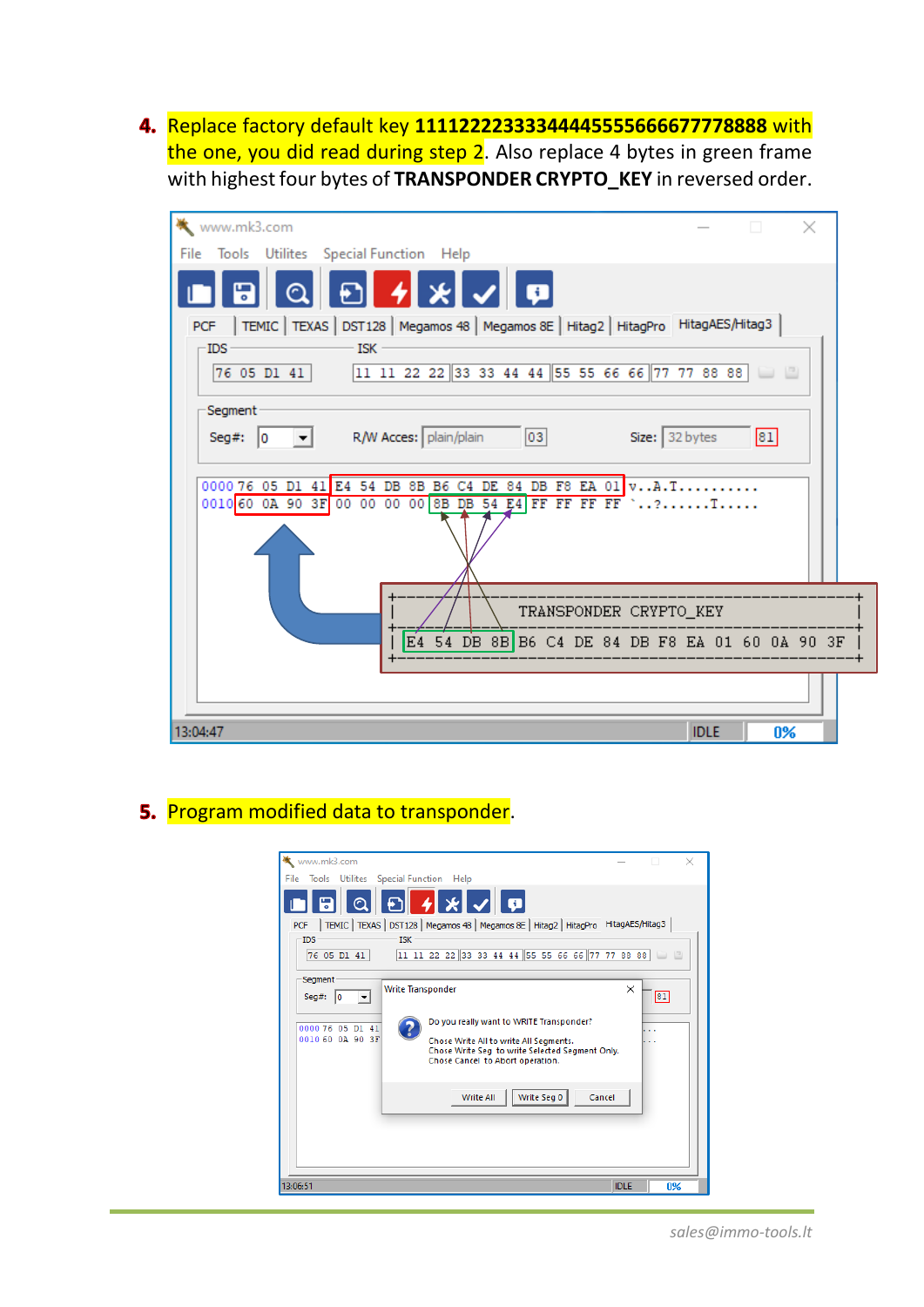### Transfer **TRANSPONDER CRYPTO\_KEY** to **ISK** field of transponder programmer.

| www.mk3.com<br>$\times$                                                                      |  |
|----------------------------------------------------------------------------------------------|--|
| File Tools Utilites Special Function Help                                                    |  |
| <b>≁ * √ ¤</b>                                                                               |  |
| PCF   TEMIC   TEXAS   DST128   Megamos 48   Megamos 8E   Hitag2   HitagPro   HitagAES/Hitag3 |  |
| -IDS·<br>ISK                                                                                 |  |
| E4 54 DB 8B B6 C4 DE 84 DB F8 EA 01 60 0A 90 3F<br>76 05 D                                   |  |
| Segment                                                                                      |  |
| R/W Acces: plain/plain<br>03<br>Size: 32 bytes<br> 81 <br>Seg#:                              |  |
| $\left(\frac{1}{2}\right)$                                                                   |  |
| 000076<br>F8 EA 01 vA.T<br>8B B6<br>84<br>DB<br>cа<br>DF                                     |  |
| 0010 60<br>E4 FF FF FF FF '?T<br>00 SF<br>8B<br>-54<br>nn<br>00.<br>00.<br>DB                |  |
|                                                                                              |  |
|                                                                                              |  |
|                                                                                              |  |
| TRANSPONDER CRYPTO_KEY                                                                       |  |
| E4 54 DB 8B B6 C4 DE 84 DB F8 EA 01 60 0A 90 3F                                              |  |
|                                                                                              |  |
|                                                                                              |  |
|                                                                                              |  |
| 13:13:05<br><b>IDLE</b><br>0%                                                                |  |

# 7. Read transponder configuration.

| www.mk3.com   |                                                                                                                                    | ×<br>□                                          |
|---------------|------------------------------------------------------------------------------------------------------------------------------------|-------------------------------------------------|
| Tools<br>File | <b>Utilites</b><br>Special Function Help                                                                                           |                                                 |
|               |                                                                                                                                    |                                                 |
|               | Hitag2 XMA Configuration                                                                                                           | ×<br>3.                                         |
| PCF<br>IDS-   | Access Mode Read/Write<br>Segment Size                                                                                             |                                                 |
| 76            | $\overline{\triangledown}$ Lock<br>$\Box$ Lock<br> 03 <br>$0$ 32 bytes<br>plain/plain<br>0                                         | 81 <br>$\left\lfloor \frac{m}{2} \right\rfloor$ |
|               | $\overline{\triangledown}$ Lock<br>87<br>$\overline{\triangledown}$ Lock<br>crypted/crypted v<br>$1 \vert$ 32 bytes<br>1           | 81                                              |
| Segme<br>Seq# | $\Box$ Lock 03<br>$2$ 32 bytes<br>⊽<br>plain/plain<br>Lock<br>$\overline{2}$                                                       | 81 <br>IJ                                       |
|               | $\Box$ Lock 03<br>$\nabla$ Lock<br>3 32 bytes<br>3<br>plain/plain<br>$\overline{\mathbf{v}}$                                       | 81                                              |
| 0000          | $\sqrt{2}$ Lock 03<br>$\nabla$ Lock<br>$4 \vert$ 32 bytes<br>plain/plain<br>4<br>$\overline{\psi}$                                 | 81                                              |
| 0010.         | $\sqrt{2}$ Lock 03<br>5<br>⊽<br>5<br>plain/plain<br>256 bytes<br>Lock<br>$\overline{\phantom{a}}$                                  | 88                                              |
|               | $\Box$ Lock $ 03 $<br>⊽<br>6<br>plain/plain<br>$6$ 32 bytes<br>Lock<br>$\overline{\mathbf{v}}$                                     | 81                                              |
|               | $\Box$ Lock 03<br>$\nabla$ Lock<br>32 bytes<br>plain/plain<br>$\overline{7}$<br>7<br>$\overline{\psi}$<br>$\overline{\phantom{a}}$ | 81                                              |
|               |                                                                                                                                    |                                                 |
|               | Update CFG<br><b>Read CFG</b>                                                                                                      |                                                 |
|               |                                                                                                                                    |                                                 |
|               |                                                                                                                                    |                                                 |
| 13:08:45      | <b>IDLE</b>                                                                                                                        | 0%                                              |

*sales@immo-tools.lt*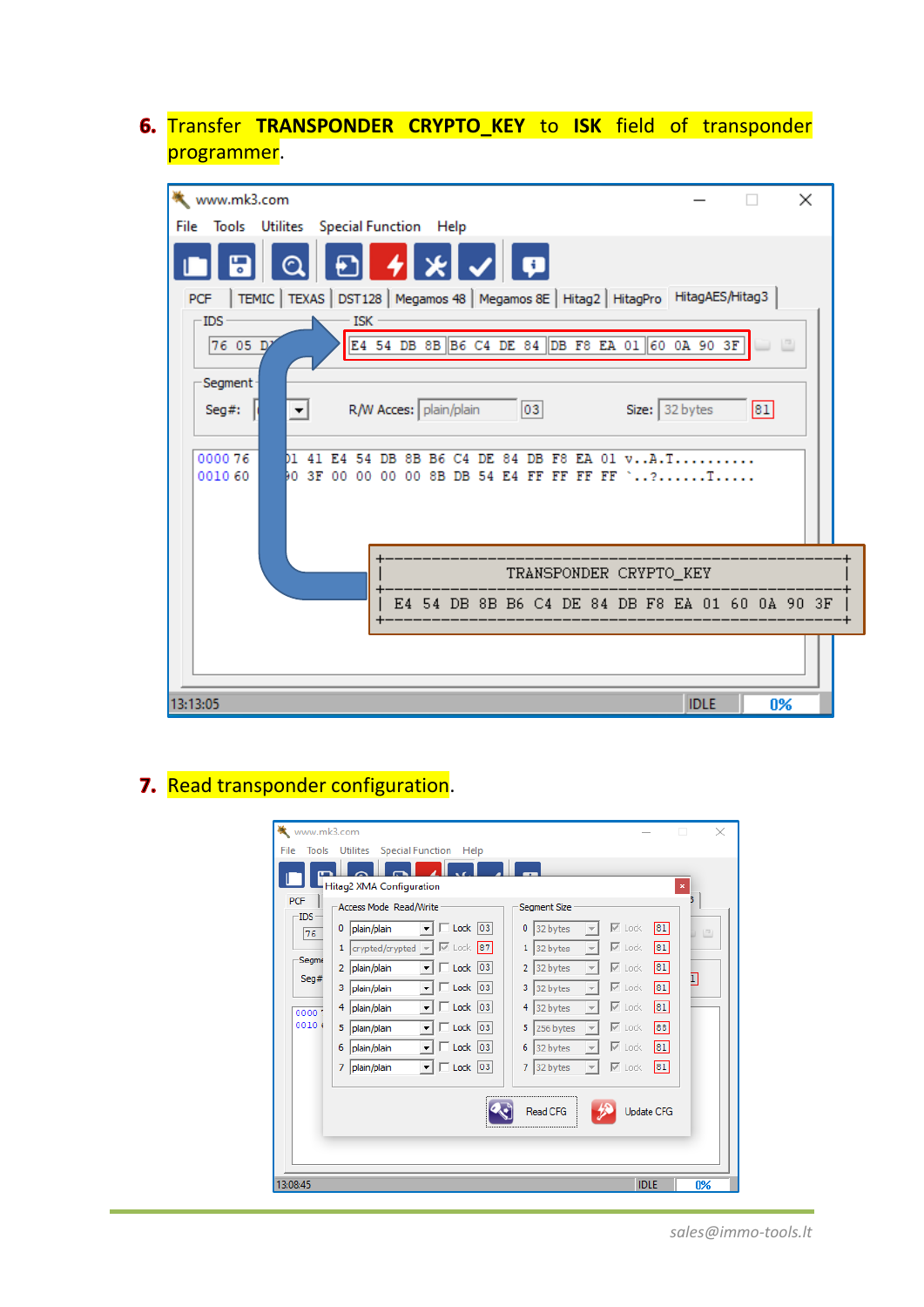Change R/W Access for **Segment 0** from factory default "**plain/plain**" (value **03**) to "**crypted/crypted**" (value **07**) and press <**Update CFG**>.

This step is very important- without doing this card still will be recognized as BLANK.

|               | Hitag2 XMA Configuration                                             | $\pmb{\mathsf{x}}$                                                                    |
|---------------|----------------------------------------------------------------------|---------------------------------------------------------------------------------------|
|               | Access Mode Read/Write                                               | Segment Size                                                                          |
|               | $\overline{\phantom{a}}$<br>$\Box$ Lock 03<br>0<br>plain/plain       | $\overline{\triangledown}$ Lock<br> 81 <br>0<br>32 bytes<br>$\overline{\phantom{a}}$  |
|               | 87 <br>1<br>crypted/crypted<br>M<br>Lock<br>$\overline{\phantom{a}}$ | $\overline{\triangleright}$ Lock<br> 81 <br>1<br>32 bytes<br>$\overline{\mathcal{M}}$ |
|               | $\Box$ Lock 03<br>plain/plain<br>2<br>▼                              | $\overline{\triangledown}$ Lock<br> 81 <br>2<br>32 bytes                              |
| <b>BEFORE</b> | $\sqrt{2}$ Lock $\sqrt{0.3}$<br>з<br>plain/plain<br>▼                | $\overline{\triangleright}$ Lock<br> 81 <br>3<br>32 bytes                             |
|               | $\Box$ Lock $ 03 $<br>4<br>plain/plain<br><b>v</b>                   | $\overline{\triangledown}$ Lock<br> 81 <br>4<br>32 bytes<br>$\overline{\phantom{a}}$  |
|               | $\sqrt{2}$ Lock $\sqrt{03}$<br>5<br>plain/plain<br>▼                 | l⊠ Lock<br>88<br>5<br>256 bytes<br>$\overline{\phantom{m}}$                           |
|               | $\Box$ Lock $ 03 $<br>6<br>plain/plain<br>▼                          | $\overline{\triangleright}$ Lock<br> 81 <br>6<br>32 bytes<br>$\overline{\phantom{a}}$ |
|               | $\sqrt{ }$ Lock $ 03 $<br>7<br>plain/plain<br>$\blacktriangledown$   | $\overline{\triangledown}$ Lock<br> 81 <br>32 bytes<br>7                              |
|               |                                                                      |                                                                                       |
|               |                                                                      | Read CFG<br><b>Update CFG</b>                                                         |

### **Do not set LOCK bit!!!**

 $\blacktriangle$ 

|     |   | Hitag2 XMA Configuration                                              | $\pmb{\mathsf{x}}$                                                                  |
|-----|---|-----------------------------------------------------------------------|-------------------------------------------------------------------------------------|
|     |   | Access Mode Read/Write                                                | Segment Size                                                                        |
|     | 0 | crypted/crypted $\blacksquare$ $\blacksquare$ Lock $\lceil 07 \rceil$ | $\overline{\triangledown}$ Lock<br>81<br>32 bytes<br>0<br>$\overline{\mathcal{M}}$  |
|     | 1 | 87<br>crypted/crypted $\blacktriangledown$<br>l⊻ Lock                 | 81 <br>$\overline{\triangledown}$ Lock<br>32 bytes<br>1                             |
|     | 2 | $\Box$ Lock 03<br>plain/plain<br>▾╎                                   | 81<br>$\overline{\triangledown}$ Lock<br>32 bytes<br>2<br>$\overline{\mathcal{N}}$  |
|     | 3 | $\sqrt{ }$ Lock 03<br>plain/plain<br>▾╎                               | 81 <br>$\overline{\triangledown}$ Lock<br>3<br>32 bytes<br>$\overline{\mathcal{N}}$ |
| TER | 4 | $\Box$ Lock 03<br>▾╎<br>plain/plain                                   | 81<br><b>⊠</b> Lock<br>32 bytes<br>4<br>$\overline{\psi}$                           |
|     | 5 | $\Box$ Lock $ 03 $<br>plain/plain<br>▾╎                               | 88<br>$\triangledown$ Lock<br>5<br>256 bytes<br>$\overline{\psi}$                   |
|     | 6 | $\sqrt{ }$ Lock 03<br>plain/plain<br>▼                                | 81<br>l⊠ Lock<br>32 bytes<br>6<br>$\overline{\mathcal{N}}$                          |
|     | 7 | $\sqrt{ }$ Lock 03<br>plain/plain<br>▾╎                               | $\overline{\triangledown}$ Lock<br> 81 <br>32 bytes<br>7<br>$\overline{\mathbb{C}}$ |
|     |   |                                                                       |                                                                                     |
|     |   |                                                                       | Read CFG<br><b>Update CFG</b>                                                       |
|     |   |                                                                       |                                                                                     |